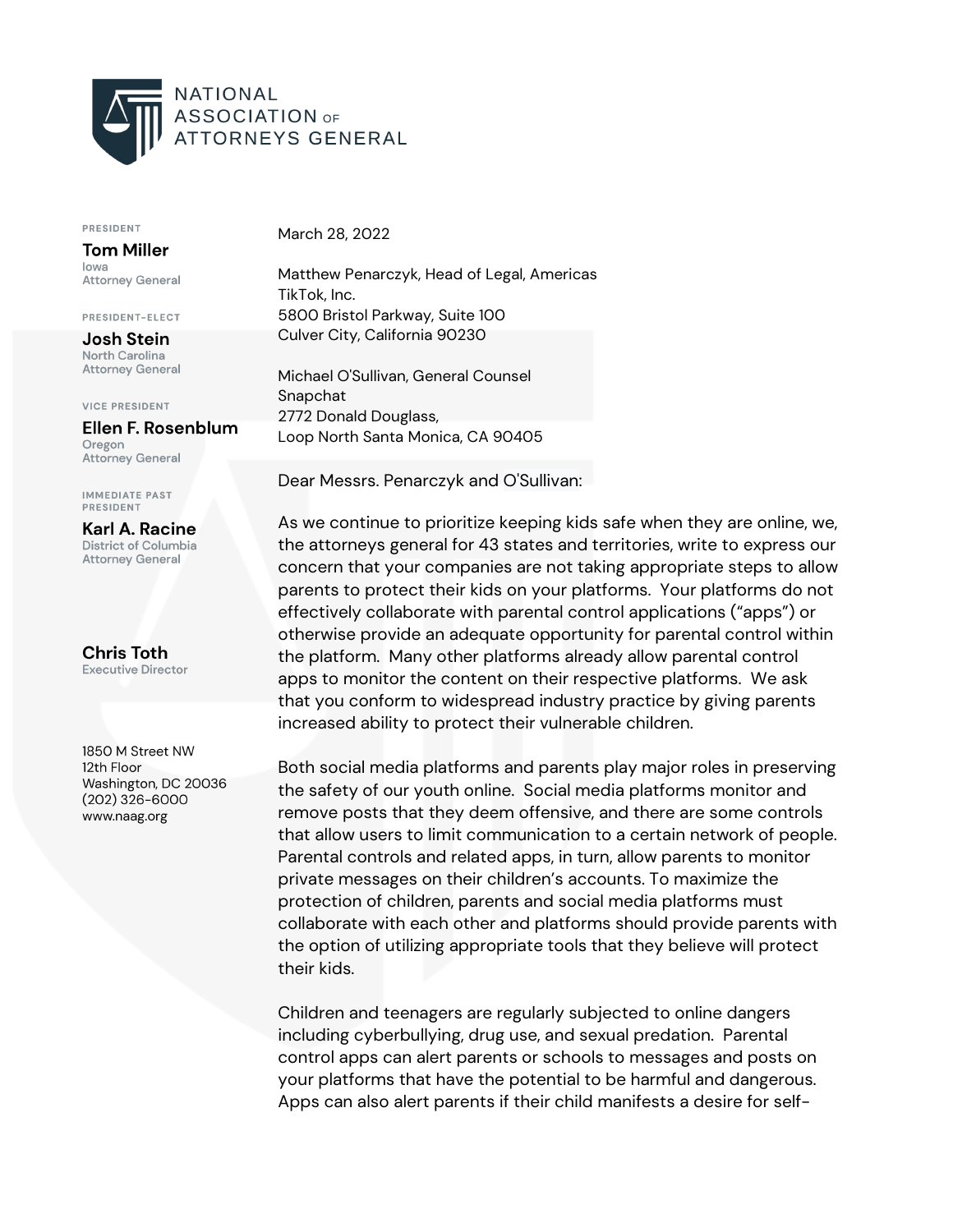harm or suicide. On other platforms where these apps are allowed to operate appropriately parents have received notifications of millions of instances of severe bullying and hundreds of thousands of self-harm situations, showing that these apps have the potential to save lives and prevent harm to our youth.

Given the extensive vulnerabilities of your platforms, the protections afforded by apps are even more necessary. While your platforms incorporate some content moderation policies, there are areas, such as direct messaging, that are not monitored in the same way or to the same degree as other areas on your platforms. In addition, some of your internal parental control settings can be changed or bypassed and still allow inappropriate content. Furthermore, community guidelines do not generally apply to private messaging. Parental control apps access these features of your platform so that parents can better protect their children while they are using your sites.

Parental control is particularly essential on your sites due to the "Discover" and "For You" sections on your platforms, which propagate disturbing sexual content and explicit drug use to our youth.<sup>[1](#page-1-0)</sup> Often, the displayed sexual content can be extreme and has the potential to be harmful in a number of different ways. Content depicting abusive sexual relationships can seriously harm a child's view of a healthy relationship and can help perpetuate domestic abuse and human trafficking. We urge you to enhance your content moderation to screen out such content on your platform and to empower greater parental control. Parental control apps can give parents additional tools to try to help filter out much of this type of content.

Empowering parents is necessary in today's online environment, a place that can be considerably hostile for our youth. While our offices do not advocate for a specific parental control app, we recognize the value of allowing secure and credible parental control apps to assist with monitoring, especially on platforms like yours with vast amounts of content and with large number of youth users. Therefore, we strongly encourage your companies immediately to pursue collaboration with parental control apps and to implement stronger parental controls and content moderation within your platform.

This letter is not intended to address all concerns with your social media platforms nor is this letter intended to endorse any parental control app. We appreciate your prompt attention to this matter and look forward to your response.

Sincerely,

Lynn Fitch Josh Stein

Mississippi Attorney General North Carolina Attorney General

<span id="page-1-0"></span><sup>1</sup> Rob Barry et al., *How Tik Tok Serves Up Sex and Drug Videos to Minors*, THE WALL STREET JOURNAL, September 8, 2021, [https://www.wsj.com/articles/tiktok-algorithm-sex-drugs-minors-11631052944?mod=e2tw.](https://www.wsj.com/articles/tiktok-algorithm-sex-drugs-minors-11631052944?mod=e2tw)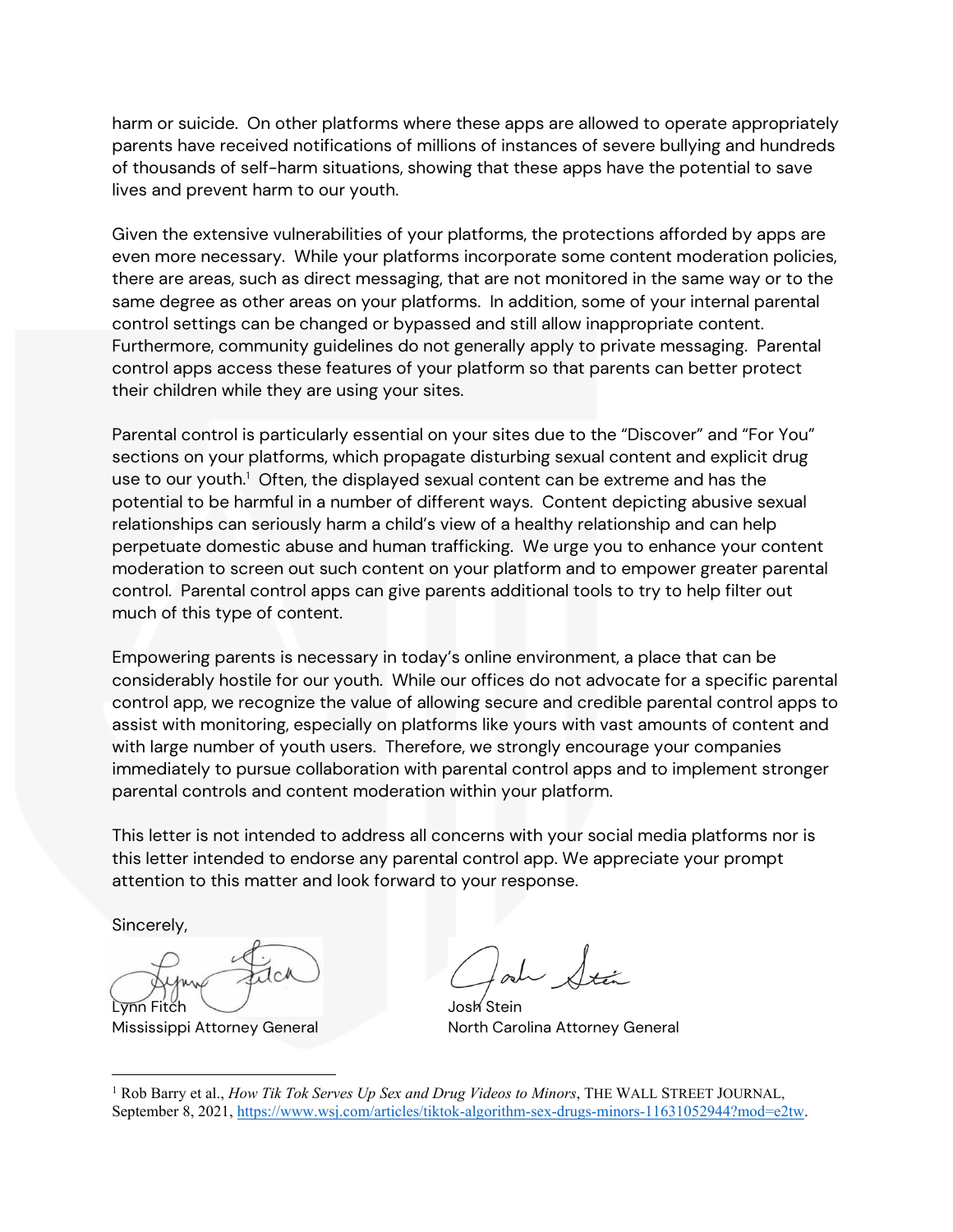- Mashell

Steve Marshall **Steve Marshall** Steve Marshall and Treg R. Taylor Alabama Attorney General **Alaska Attorney General** 

i 1. Ruth

Leslie Rutledge William Tong

athleen (permings

Kathleen Jenning Karl A. Racine

 $M_{\rm h}$ NW

Leevin Taitano Camacho **Holly T. Shikada** Guam Attorney General **Hawaii Attorney General** 

Tom Miller **National Community Community** Derek Schmidt

Daniel Cameron Jeff Landry

anon M. Frey

Aaron M. Frey Brian Frosh

Maura Healey Dana Nessel Massachusetts Attorney General **Michigan Attorney General** 

Arkansas Attorney General **Connecticut Attorney General** 

Delaware Attorney General **District of Columbia Attorney General** 

Ashley Moody **U** Christopher M. Carr Florida Attorney General Georgia Attorney General

enk Schmicht

Iowa Attorney General **Internal Communist Communist Communist Communist Communist Communist Communist Communist Communist Communist Communist Communist Communist Communist Communist Communist Communist Communist Communist** 

aw

Kentucky Attorney General Louisiana Attorney General

 $\leq$  free

Maine Attorney General Maryland Attorney General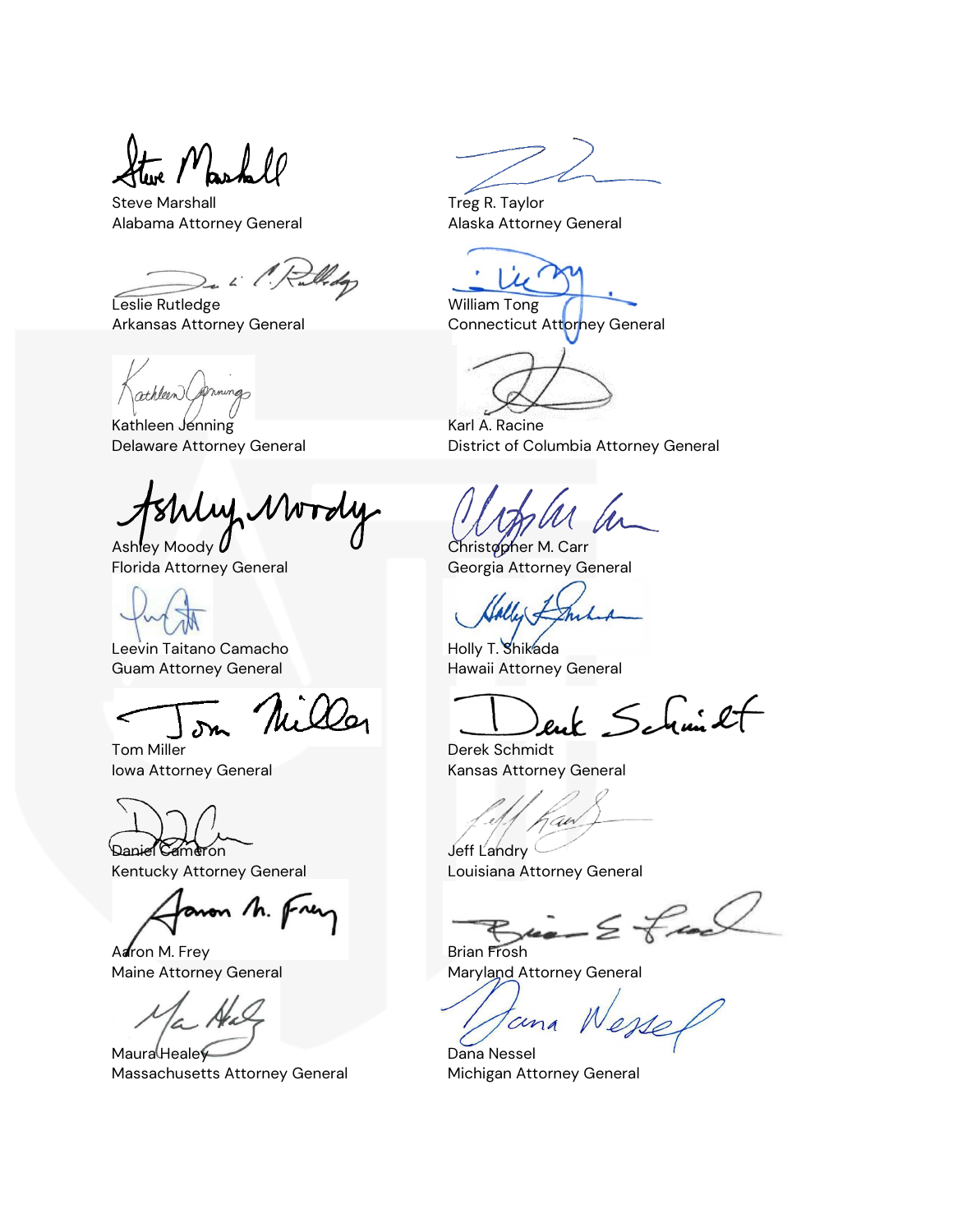Keith Ellison **Austin Knudsen** Minnesota Attorney General **Montana Attorney General** 

tero Douglas Peterson **Aaron D.** Ford

Nebraska Attorney General Nevada Attorney General

John M. Formella **Hector Balderas** New Hampshire Attorney General New Mexico Attorney General

Letitia James **Drew H. Wrigley** 

re Cost

Dave Yost **Dave Structure Common Common Common Common Common Common Common Common Common Common Common Common Common Common Common Common Common Common Common Common Common Common Common Common Common Common Common Common** 

Ellen Elessanblum (Ozenble Josh Shapiro

Peter F. Neronha **Alan Wilson** 

Jason R. Ravnsborg Herbert H. Slatery III South Dakota Attorney General Tennessee Attorney General

Sean D. Reyes T.J. Donovan

Cuntor- Huch

New York Attorney General **North Dakota Attorney General** 

Ham Millam

Ohio Attorney General Oklahoma Attorney General

Oregon Attorney General **Pennsylvania Attorney General** 

Oson

Rhode Island Attorney General South Carolina Attorney General

 $\det_{\mathcal{F}} \mathcal{L}$ 

Utah Attorney General **Vermont Attorney General**